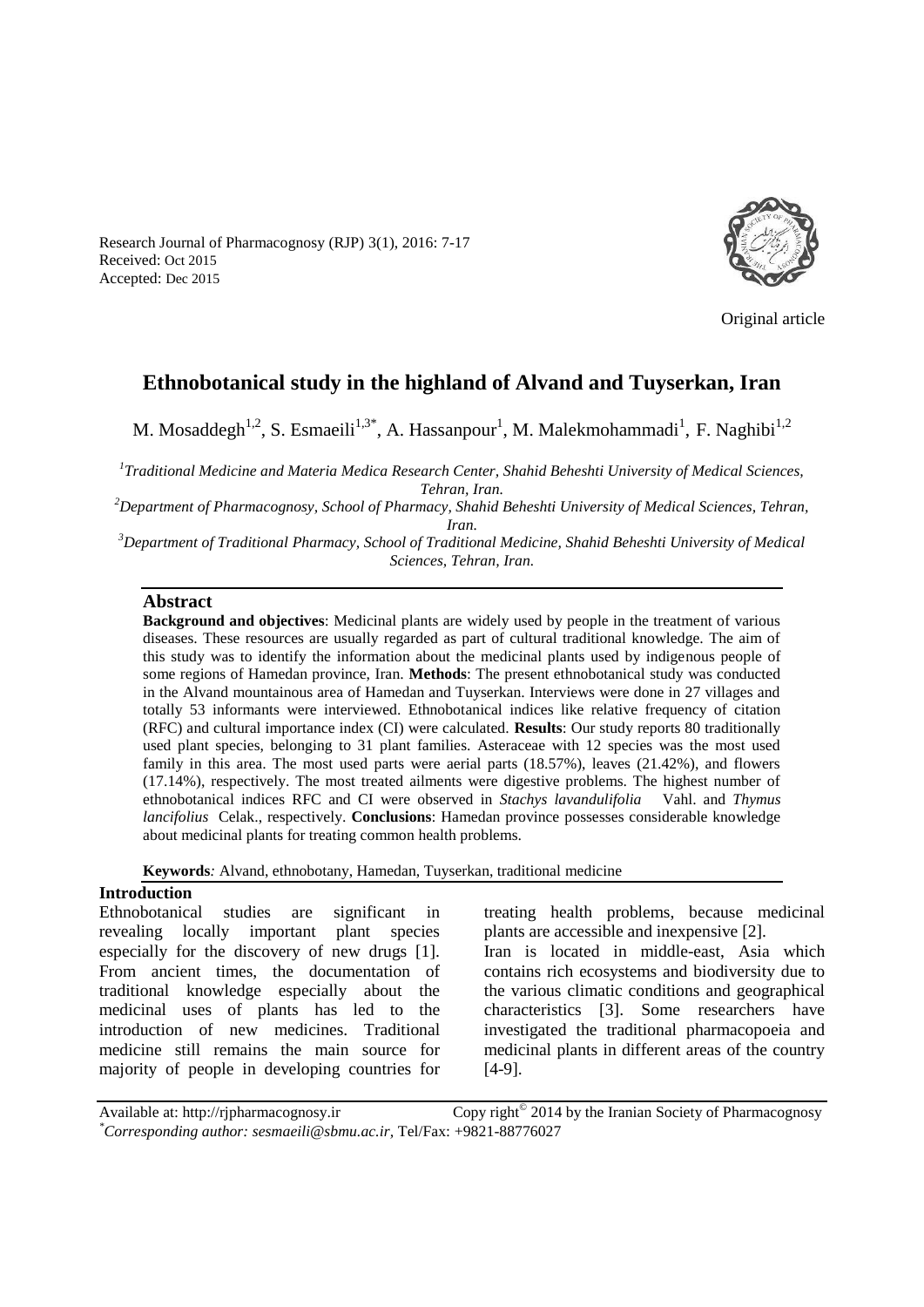Hamedan province with a long history in traditional medicine of Iran has shown to be one of the main centers of production and supply of herbal plants in Iran. The province covers 19,493 square kilometers and is located in the west of Iran [10]. Hamedan province lies in a temperate region in the east of Zagros mountains. It is in vicinity of the Alvand Mountains and has a cold, mountainous climate with snowy winters. In fact, it is one of the coldest cities in Iran.

Kalvandi *et al*. have collected 6000 herbaceous species from different regions of Hamedan province among them 315 medicinal plants were identified which were related to 71 families and 209 genus but the ethnobotanical information of the plants had not been investigated [11].

We have previously collected the ethnobotanical information in two villages of Hamedan in first step [12] and in the present survey we specifically focused on ethnobotanical knowledge and medicinal plants used by indigenous people and performed quantitative survey of the information in region of Alvand Mountain of Hamedan and Tuyserkan.

# **Experimental**

# *Study setting*

The present ethnobotanical study was conducted in the highlands of Alvand in Hamedan and Tuyserkan. These are parts of Zagros mountains of Iran and are located between northern  $34^{\circ}$  40' and eastern longitude  $48^{\circ}$  39'. The altitude of most of the studied places were between 1568- 2617 m above the sea level. The study was done during March 2012 to September 2013. Interviews were conducted in 27 villages. All data has been collected from conversations with local people who worked and lived close to plants, to ensure the reliability of the information. This model is what anthropologists known as semi-structured [13].

Collected data during the fieldwork were analyzed with Microsoft Access software. Data about the medicinal plant uses were collected from people of tribes who were expert in medicinal plants. Informants were asked to come to the field and the plants were shown to them. In cases that were not possible to do so, plants were collected from around the villages and were shown to confirm the plant names. Interviews have been recorded for documentation. Each time a plant use was mentioned, it was considered as a single "use record". Mentions were then divided into use categories following Cook [14].Voucher samples were also collected for each plant, identified by using floristic and taxonomic references, especially Flora Iranica and were deposited at the Herbarium of the Traditional Medicine and Materia Medica Research Center (TMRC), Shahid Beheshti University of Medical Sciences, Tehran, Iran. Information on medicinal plants including their local names, parts used, methods of preparation and administration routes, disorders treated/medicinal effects, were documented.

# *Data analysis*

Some classical quantitative ethnobotanical indices were calculated:

Relative frequency of citation (RFC) is obtained by dividing the number of informants who mention the use of the species (FC) by total number of informants in the survey. This index does not consider the use category and varies from zero, when nobody refers to the plants as useful, to one in case that every informant would mention it as useful [15].

Cultural importance index (CI) was also calculated. This index is the sum of the proportion of informants that have mentioned each species use. It shows the number of participants who mentioned each use of the species divided by total number of informants. In this case, each taxon referred by an informant within a medical use category was counted as a use-report  $(UR)$  [16].

Informant consensus factor or informant agreement ratio (IAR) [17] is the ratio between the number of UR in each use category minus the number of used taxa and the number of UR minus one, that concerns what plants to use for specific use categories. It is a comparison of the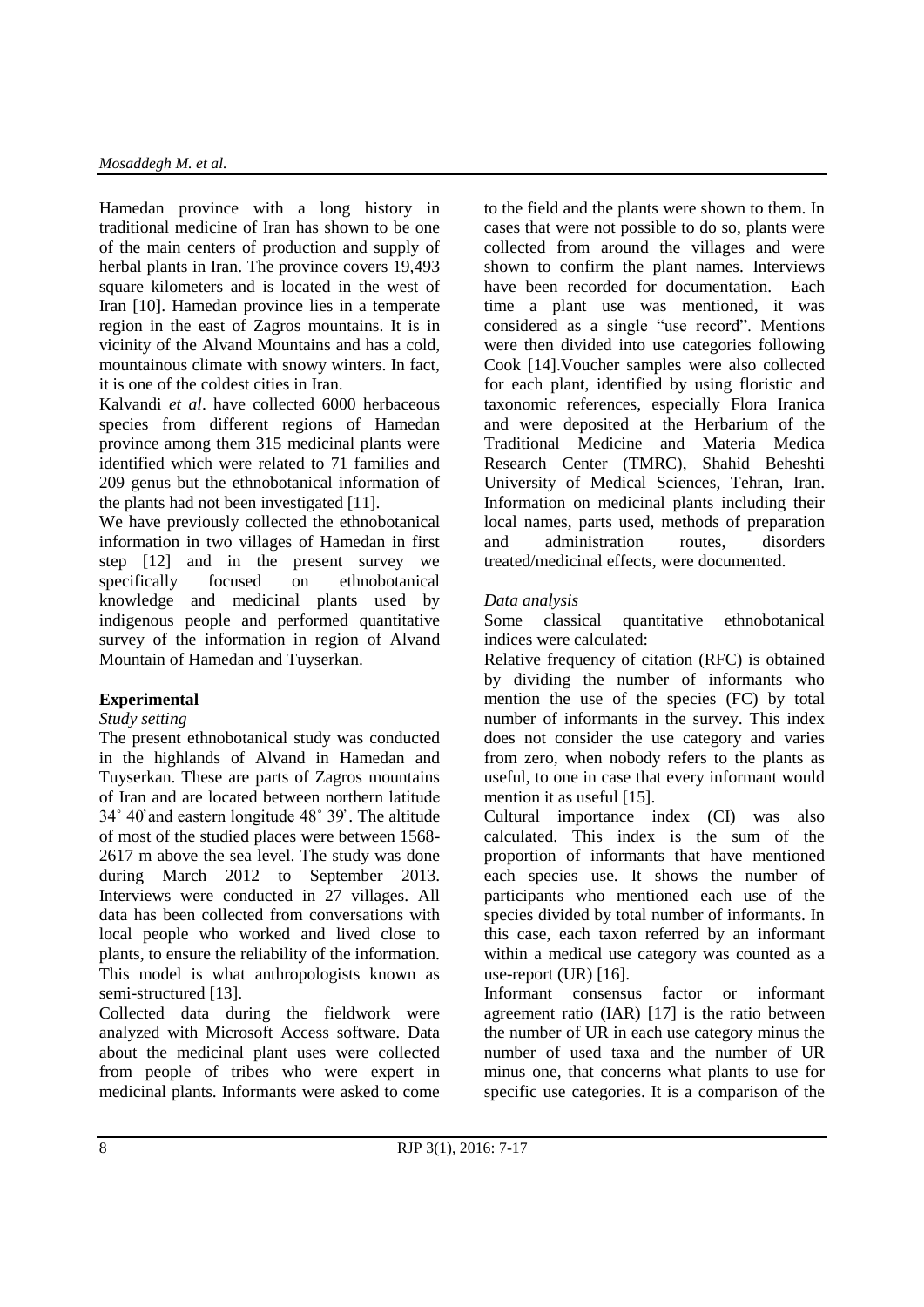number of mentions in a use category and the total number of taxa used in the category concerned. The highest value can be one, which indicates the largest agreement of informants on the use of one species in one use category [18].

#### **Results and Discussion**

In the present study, 80 traditionally used plants in Hamedan and Tuyserkan were recorded. The plant families, scientific names, local names, parts used, methods of preparation, administration routes, disorders treated/medicinal effects, frequency of citation (FC), number of use reports (UR), number of uses (NU) and voucher numbers are listed in table 1. Totally, 200 interviews with 53 informants were done. Six informants were woman and 47 were men aged from 28 to 84 years. The documented species corresponded to 61 genera, arranged in 31 plant families. As shown in figure 1 Asteraceae with 12 species was the most used family in the area.



**Figure 1**. Usage of plant families (%)

In other studies conducted in Iran like in Kohgiluyeh va Boyer Ahmad [15] and Hormozgan provinces [19], Asteraceae and Lamiaceae were the most used families. In Hezar mountain in south-east of Iran, Saravan region from Baluchistan of Iran [20] and Kerman provinces [21] the largest number of medicinal species family has been Lamiaceae. Totally, 30 medicinal plants from the west Azerbaijan villages were reported by Miraldi *et al*. [8]. Naghibi *et al*. represented 46 genera and 410 species and subspecies from Lamiaceae family in Iran that several members of this family were used in traditional and folk medicine [9].

Local people use different parts of the plants for variety of purposes. The most used parts in this study were leaves (21.42%), aerial parts(18.57%), and flowers (17.14%), respectively (figure 2).



The reason why leaves and aerial parts were mostly used could be that they are easily accessible and are active in photosynthesis and production of metabolites. The most method of preparation was infusion and decoction. In the region of Turkmen Sahra, north of Iran, decoction [22] and in Hezar mountains decoction and infusion were repeated to be the most used method of preparation [20]. Most dosage forms were syrup and tea which means the most administration rout was oral.

Fifty eight use records were classified in 21 medicinal use categories. The most treated use categories by plants presented in this study include digestive problems (23.19% citation, 17.68% species), Infections/Infestations (11.79% citation, 12.15% species) and respiratory problems (9.51% citation, 11.05% species) (figure 3) while in another province, Kohgiluyeh va Boyer Ahmad, digestive system disordes, musculoskeletal disorders and infections had the highest number of records [15].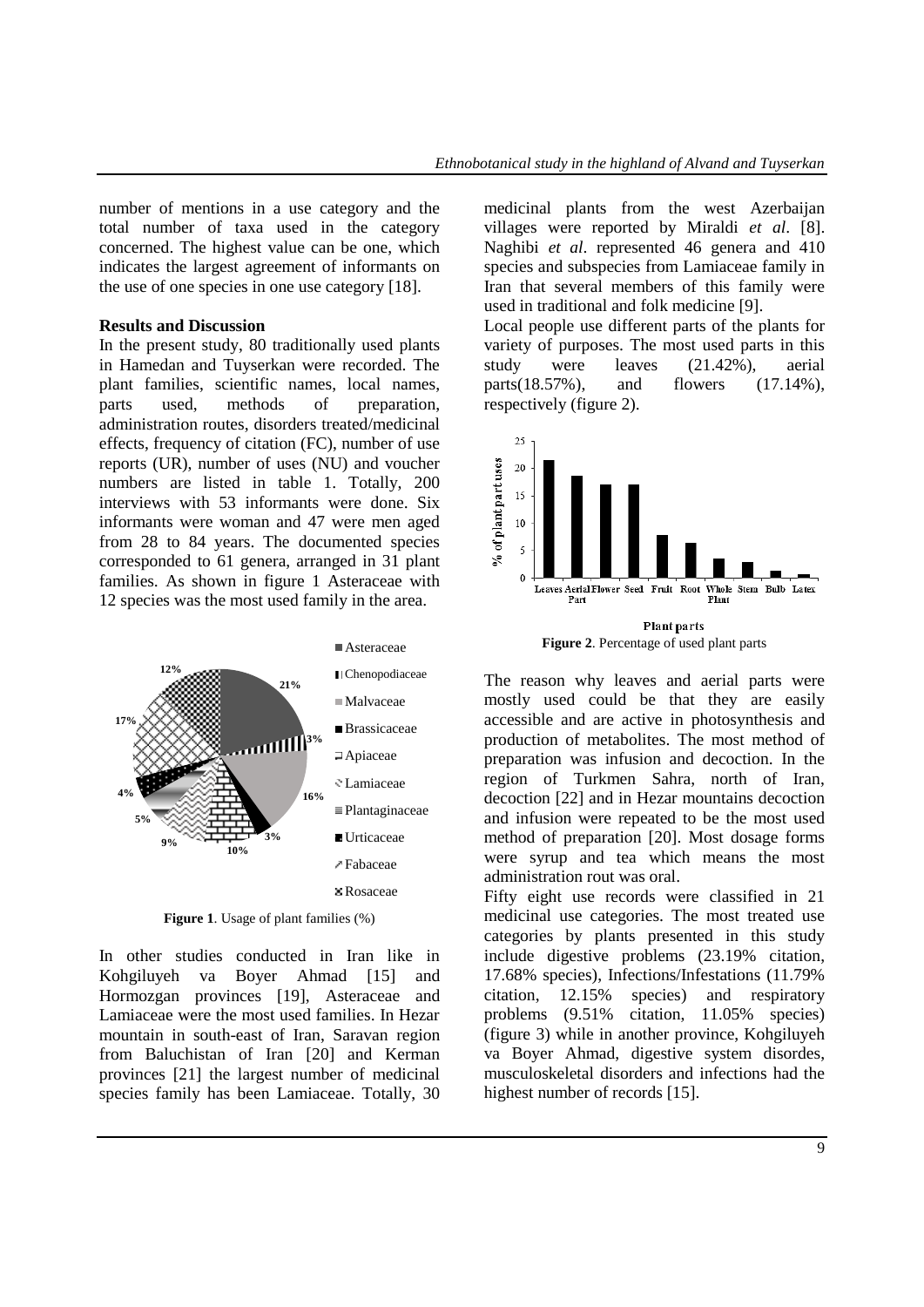# *Mosaddegh M. et al.*

|  |  | Table 1. Plants used in Hamedan province |  |
|--|--|------------------------------------------|--|
|  |  |                                          |  |

| <b>Voucher</b><br><b>Number</b> | Family       | Scientific<br>Name                                  | <b>Local Name's</b><br>Pronunciation | Plant<br>part                               | Method of<br><b>Preparation</b>       | Administration<br>Route | <b>Use</b>                                                                           |
|---------------------------------|--------------|-----------------------------------------------------|--------------------------------------|---------------------------------------------|---------------------------------------|-------------------------|--------------------------------------------------------------------------------------|
| 3419                            | Asteraceae   | Achillea<br>biebersteinii<br>Afan                   | /bu:ma:dær^n/                        | Flower,<br>Leaf,<br>Root,<br>Whole<br>Plant | Extraction,<br>Infusion,<br>Decoction | Oral                    | Fever,<br>hypoglycemia,<br>hypothermia,<br>carminative,<br>infection,<br>stomachache |
| 3670                            | Asteraceae   | Achillea<br>vermicularis<br>Trin.                   | /bu:ma:dær^n/                        | Floweri<br>ng<br>Aerial<br>part             | Crude                                 |                         | Fever                                                                                |
| 3680                            | Asteraceae   | Achillea<br>vermicularis<br>Trin.                   | /bu:ma:dær^n/                        | Aerial<br>Part                              | Crude, Decoction                      | Topical, Oral           | Infection                                                                            |
| 3645                            | Asteraceae   | Achillea<br>vermicularis<br>Trin.                   | /bu:ma:dær^n/                        | Shoot                                       | Infusion                              | Oral                    | Stomachache                                                                          |
| 3389                            | Asteraceae   | Achillea<br>wilhelmsii C.<br>Koch                   | /bu:ma:dær^n/                        | Aerial<br>Part                              | Extraction                            | Oral                    | Stomachache,<br>backache                                                             |
| 3402                            | Asteraceae   | Achillea<br>wilhelmsii C.<br>Koch                   | /bu:ma:dær^n/                        | Flower                                      | Decoction                             | Oral                    | Anemia, fever,<br>dizziness.<br>stomachache                                          |
| 3696                            | Malvaceae    | Alcea<br>arbelensis                                 | $/g$ 3:1-e xætmr/                    | Flower                                      | Infusion,<br>Decoction, Crude         | Oral, Topical           | Constipation,<br>coughs, sores                                                       |
| 3435                            | Malvaceae    | Alcea<br>calvertii<br>Boiss.                        | $/go:$ l-e xætmr $/$                 | Flower                                      | Maceration                            | Oral                    | Respiratory<br>system, coughs,<br>infection, asthma                                  |
| 3438                            | Malvaceae    | Alcea tarica<br>Pakravan. &<br>Ghahremani           | $/go:$ l-e xætmr $/$                 | Flower                                      | Infusion,<br>Decoction,<br>Extraction | Oral, Inhalation        | Throat, joint pains,<br>fever, respiratory<br>system                                 |
| 3415                            | Malvaceae    | Alcea<br>flavovirens<br>(Boiss. $&$<br>Buhse) Iljin | /xatmr/                              | Flower                                      | Decoction                             | Oral                    | Stomachache                                                                          |
| 3387                            | Malvaceae    | Alcea koelzii<br>I. Riedl.                          | $/g$ 3:1-e xætmr/                    | Flower                                      | Decoction                             | Oral                    | Infection,<br>respiratory system                                                     |
| 3392                            | Malvaceae    | Alcea kurdica<br>Alef.                              | $/g$ 3:1-e xætmr/                    | Flower                                      | Infusion                              | Oral                    | Carminative-<br>veterinary, coughs                                                   |
| 3399                            | Malvaceae    | Alcea<br>rechingeri<br>(Zohary) I.<br>Riedl         | /xætmr/                              | Flower                                      | Decoction                             | Oral                    | Respiratory system                                                                   |
| 3440                            | Alliaceae    | Allium<br>iranicum<br>(Wendelbo)<br>Wendelbo        | $\sin$ -e væh $\int r$ /             | Bulb,<br>Leaf                               | Decoction                             | Oral                    | Hypothermia,<br>kidney stone,<br>carminative                                         |
| 3457                            | Rosaceae     | Amygdalus<br>communis L.                            | /ba:da:m/                            | Seed                                        | Crude                                 | Topical, Oral           | Joint pains,<br>osteoporosis,<br>hypoglycemia,<br>cramp                              |
| 3444                            | Rosaceae     | Amygdalus<br>lycioides<br>Spach                     | /ba:da:m-e<br>væh fr/                | Fruit,<br>Seed                              | Crude                                 | Oral                    | Hyperlipidemia,<br>hypoglycemia                                                      |
| 3432                            | Boraginaceae | Anchusa<br>azurea Mill.                             | $/go:$ lku:/                         | Flower,<br>Root                             | Decoction                             | Oral                    | nervous system,<br>asthma                                                            |
| 3412                            | Apiaceae     | Anethum<br>graveolens L.                            | $/$ fevrd $/$                        | Flower,<br>Leaf,<br>Aerial<br>Part          | Infusion                              | Oral                    | Cold,<br>hyperlipidemia,<br>hypertension                                             |
| 3660                            | Asteraceae   | Arctium<br>minus (Hill)<br>Bernh.                   | /to:g^ bærg/                         | Leaf $\&$<br>Root                           | Extraction                            | Oral                    | Skin, diabetes,<br>infection                                                         |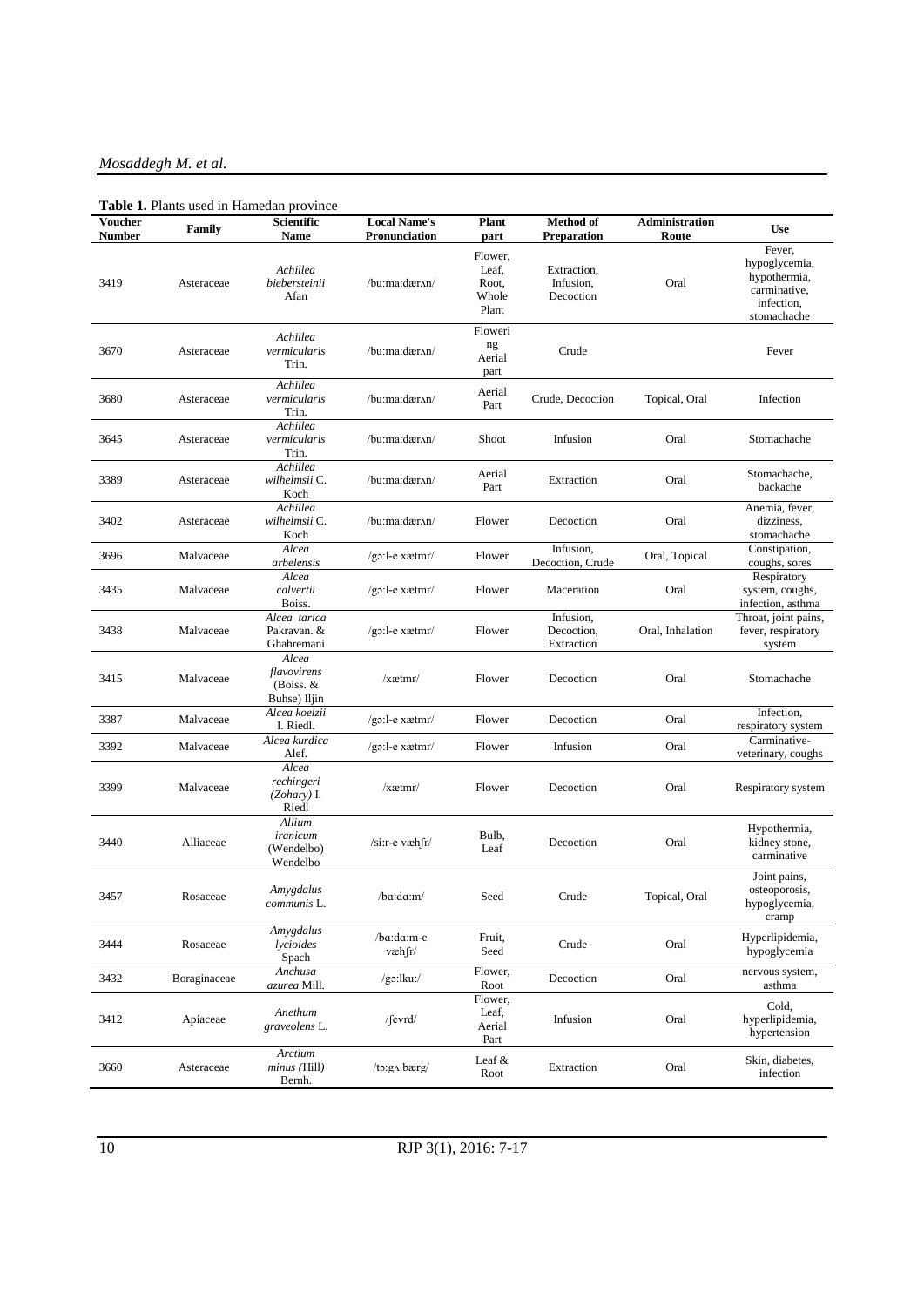| <b>Voucher</b><br><b>Number</b> | Family         | Scientific<br>Name                                    | <b>Local Name's</b><br>Pronunciation | <b>Plant</b><br>part        | Method of<br><b>Preparation</b>       | Administration<br>Route | <b>Use</b>                                                                   |
|---------------------------------|----------------|-------------------------------------------------------|--------------------------------------|-----------------------------|---------------------------------------|-------------------------|------------------------------------------------------------------------------|
| 3456                            | Rosaceae       | Armeniaca<br>vulgaris Lam.                            | /zærda:lu:/                          | Fruit                       | Crude                                 | Oral                    | Anthelmintic                                                                 |
| 3639                            | Fabaceae       | Astragalus<br>verus Olivier                           | /gavæn/                              | Aerial<br>part $\&$<br>Leaf | Maceration                            | Topical, Oral           | Hair, coughs                                                                 |
| 3672                            | Asteraceae     | Centaurea<br>depressa M.<br>В.                        | $/g$ 3:l ku:/                        | Aerial<br>Part              | Crude, Decoction                      | Topical                 | Injuries, hair, skin                                                         |
| 3423                            | Asteraceae     | Centaurea<br>solstitialis L.                          | /ffæsertekAnr/                       | Whole<br>Plant              | Decoction                             | Oral                    | Kidney Stone                                                                 |
| 3661                            | Rosaceae       | Cerasus<br>vulgaris<br>Miller                         | /Albalu/                             | vegetati<br>ve part         | Decoction                             | Oral                    | Kidney Stone                                                                 |
| 3448                            | Ranunculaceae  | Ceratocephal<br>$us$ falcata (L.)<br>Pers             | / $peyko: L/$                        | Spine,<br>Aerial<br>Part    | Decoction                             | Oral                    | Kidney Stone                                                                 |
| 3439                            | Chenopodiaceae | Chenopodium<br>album L.                               | /sælm^ntære/                         | Leaf                        | Crude, Decoction                      | Oral                    | Hyperthermia,<br>carminative,<br>respiratory system                          |
| 3443                            | Fabaceae       | Cicer<br>anatolicum<br>Alef.                          | /no:xo:d srya: væhfr/                | Whole<br>Plant,<br>Fruit    | Decoction                             | Oral                    | Diarrhea, kidney<br>stone, constipation                                      |
| 3648                            | Asteraceae     | Cichorium<br><i>intybus</i> L.                        | /Kasnr/                              | Aerial<br>Part,<br>Root     | Infusion.<br>Decoction,<br>Extraction | Oral                    | Respiratory<br>system,<br>hypertension, fever<br>and chills, kidney<br>stone |
| 3426                            | Cucurbitaceae  | Citrullus<br>lanatus<br>(Thumb.)<br>Matsum &<br>Nakai | /hendeva:ne<br>$d$ eym $/$           | Fruit                       | Cooked                                | Oral                    | Kidney stone                                                                 |
| 3646                            | Convolvulaceae | Convolvulus<br>arvensis L.                            | /Lu: Lu:/                            | Aerial<br>Part              | Infusion                              | Oral                    | Liver, hypercholia                                                           |
| 3653                            | Apiaceae       | Coriandrum<br>sativum L.                              | /gefni:z/                            | Aerial<br>Part.<br>Seed     | Extraction                            | Oral                    | Hyperlipidemia,<br>diabetes.<br>carminative-<br>veterinary                   |
| 3669                            | Apiaceae       | Echinophora<br>platyloba DC.                          | /data du:rax/                        | Leaf                        | Extraction                            | Oral                    | Cold                                                                         |
| 3668                            | Boraginaceae   | Echium<br>amoenum<br>Fisch. & C.<br>A. Mey.           | /go:lga:vzæb^n/                      | Flower                      | Infusion                              | Oral                    | Nervous system,<br>sedative, cold                                            |
| 3452                            | Elaeagnaceae   | Elaeagnus<br>angustifolia<br>L.                       | /serendzek/                          | Seed,<br>Fruit              | Crude                                 | Oral                    | Osteoporosis,<br>diarrhea                                                    |
| 3652                            | Apiaceae       | Falcaria<br>vulgaris<br>Bernh.                        | /xæzej^æxr/                          | Aerial<br>Part              | Crude                                 | Topical, Oral           | Wound,<br>stomachache                                                        |
| 3446                            | Apiaceae       | Falcaria<br>vulgaris<br>Bernh.                        | /xæzej^æxr/                          | Leaf                        | Crude                                 | Topical                 | wound                                                                        |
| 3667                            | Apiaceae       | Foeniculum<br><i>vulgare</i> Mill.                    | /ra:zrya:ne/                         | Seed                        | Decoction,<br>Infusion                | Oral                    | Gallstones,<br>lactation stimulant,<br>carminative                           |
| 3678                            | Fumariaceae    | Fumaria<br>asepala<br>Boiss.                          | /f^htære/                            | Aerial<br>Part,<br>Leaf     | Crude, Extraction,<br>Infusion        | Topical, Oral           | Infection, sores,<br>blood system<br>disorders,<br>infection, skin           |
| 3430                            | Rubiaceae      | Galium verum                                          | /ælæfdʒu:f/                          | Aerial<br>Part              | Crude                                 | Topical                 | Wound                                                                        |

*Ethnobotanical study in the highland of Alvand and Tuyserkan*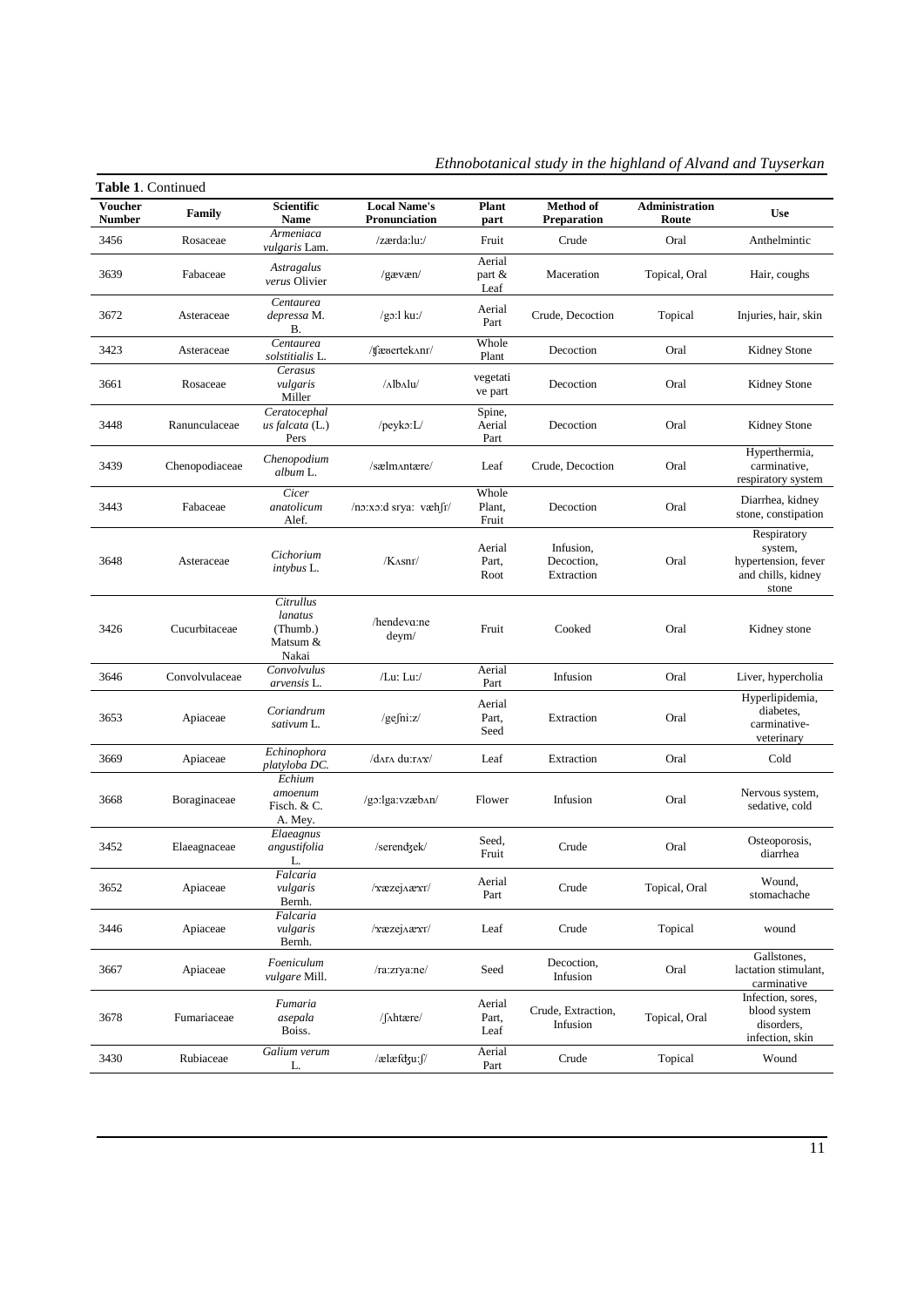*Mosaddegh M. et al.*

| <b>Voucher</b> | Family         | Scientific                               | <b>Local Name's</b>            | <b>Plant</b>                                | <b>Method</b> of                | Administration  | <b>Use</b>                                                                                             |
|----------------|----------------|------------------------------------------|--------------------------------|---------------------------------------------|---------------------------------|-----------------|--------------------------------------------------------------------------------------------------------|
| <b>Number</b>  |                | Name                                     | Pronunciation                  | part                                        | <b>Preparation</b>              | Route           |                                                                                                        |
| 3442           | Fabaceae       | Glycyrrhiza<br>glabra L.                 | $\int$ [i:rrn bæy $\Delta n$ ] | Root,<br>Latex                              | Decoction                       | Oral, Topical   | Gastric ulcer,<br>stomachache, joint<br>pains, wound,<br>inflammation,<br>gastric ulcer,<br>fracture   |
| 3644           | Asteraceae     | Gundelia<br>tournefortii L.              | $/$ kænær $/$                  | Aerial<br>Part                              | Extraction                      | Oral            | Hyperlipidemia                                                                                         |
| 3647           | Hypericaceae   | Hypericum<br>perforatum L.               | /gɔːlə tʃaːyr/                 | Flower                                      | Infusion                        | Oral            | Nervous system,<br>pains                                                                               |
| 3665           | Juglandaceae   | Juglans regia<br>L.                      | /gerdu:/                       | Leaf                                        | Crude                           | Topical         | Pains, diabetes                                                                                        |
| 3451           | Oleaceae       | Ligustrum<br>ovalifolium<br>Hassk.       | /bærg-e no:/                   | Seed,<br>Flower                             | Crude, Infusion                 | Oral            | Hypercholia,<br>vomiting, diarrhea                                                                     |
| 3663           | Linaceae       | Linum album<br>Ky. Ex Boiss.             | /kæm/                          | Aerial<br>Part,<br>Leaf,<br>Stem            | Crude                           | Topical         | Fracture, wart                                                                                         |
| 3699           | Malvaceae      | Malva<br>sylvestris L.                   | /tu:le/                        | Flower,<br>Leaf                             | Infusion,<br>Decoction          | Oral            | Constipation,<br>stomachache, hair,<br>coughs                                                          |
| 3408           | Fabaceae       | Medicago<br>sativa L.                    | $/$ jo:ndze $/$                | Leaf                                        | Extraction,<br>Decoction        | Oral            | Heart disease.<br>coagulation,<br>stomachache                                                          |
| 3433           | Fabaceae       | Melilotus<br>officinalis<br>$(L.)$ Desr. | /dæle jo:ndze/                 | Aerial<br>Part,<br>Leaf                     | Decoction, Juice                | Oral            | Hypoglycemia,<br>hypotension,<br>coagulation,<br>wound.<br>hypercholia                                 |
| 3417           | Lamiaceae      | Mentha<br>longifolia (L.)<br>Hudson      | $/$ pu:ne $/$                  | Aerial<br>Part,<br>Leaf.<br>Flower          | Extraction,<br>Decoction, Crude | Oral            | Carminative,<br>vomiting,<br>stomachache,<br>hypertension,<br>diarrhea,<br>poisoning, asthma,<br>fever |
| 3414           | Lamiaceae      | Mentha<br>spicata L.                     | $/$ næna: $/$                  | Leaf,<br>Arrial<br>part,<br>Flower,<br>Stem | Extraction                      | Oral            | Diarrhea,<br>stomachache,<br>nausea                                                                    |
| 3675           | Lamiaceae      | Nepeta crispa<br>Willd                   | /mefr^h/                       | Aerial<br>Part                              | Infusion                        | Oral            | Hypothermia                                                                                            |
| 3640           | Lamiaceae      | Nepeta crispa<br>Willd                   | /mefr^h/                       | Aerial<br>Part                              | Infusion,<br>Decoction          | Oral            | Nervous system,<br>diarrhea                                                                            |
| 3418           | Fabaceae       | <b>Ononis</b><br>spinosa L.              | /gælem barmadzr/               | Leaf.<br>Root                               | Decoction                       | Oral, Topical   | Stomachache,<br>skin, pains                                                                            |
| 3450           | Orchidaceae    | Orchis<br><i>palustris</i> Jacq.         | /sæəlæb/                       | Leaf                                        | Crude                           | Oral            | Respiratory system                                                                                     |
| 3437           | Liliaceae      | Ornithogalum<br>brachystachys<br>C. Koch | $g$ i:la:se/                   | Leaf                                        | Cooked                          | Oral            | Infection,<br>anthelmintic                                                                             |
| 3421           | Papaveraceae   | Papaver<br>argemone L.                   | $/8$ u:r tfænr $/$             | Flower,<br>Seed                             | Decoction,<br>Infusion, Crude   | Oral            | Headache, coughs,<br>drug dependence                                                                   |
| 3447           | Rosaceae       | Persica<br><i>vulgaris</i> Mill.         | /ho:lu:                        | Leaf                                        | Crude                           | Anal            | Hemorrhoids                                                                                            |
| 3650           | Fabaceae       | Phaseolus<br>vulgaris L.                 | /lu:bi:/                       | Seed                                        | Crude                           |                 | Respiratory system                                                                                     |
| 3698           | Plantaginaceae | Plantago<br>lanceolata L.                | $/r$ ægki: $\int e^{rt}$       | Leaf,<br>Seed                               | Crude, Maceration               | Topical, Orally | Scabies, throat,<br>wound,<br>hemorrhage,<br>infection                                                 |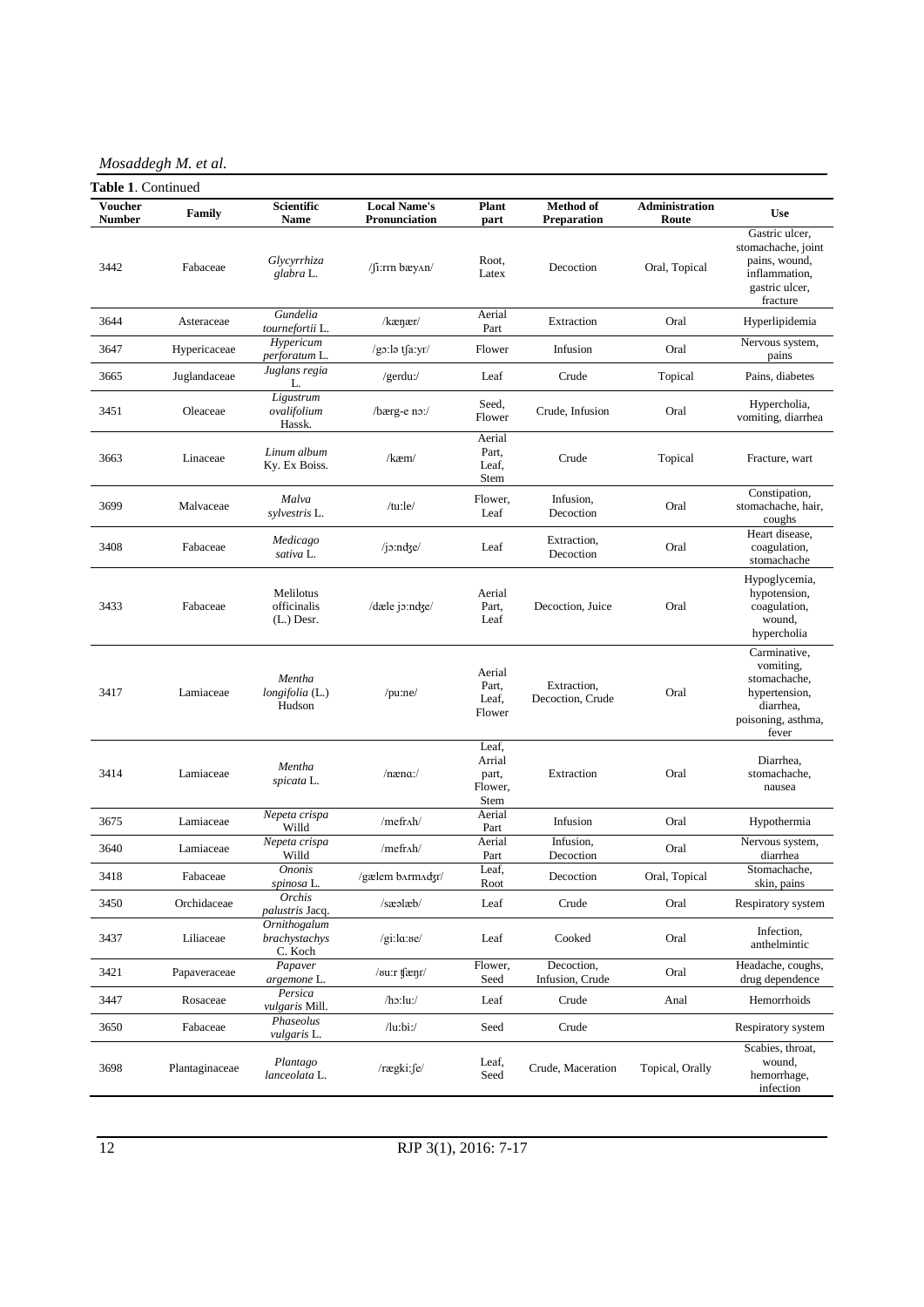| Voucher<br><b>Number</b> | Family              | Scientific<br>Name                                               | <b>Local Name's</b><br>Pronunciation | Plant<br>part                    | <b>Method</b> of<br><b>Preparation</b> | <b>Administration</b><br>Route | <b>Use</b>                                                                                                             |
|--------------------------|---------------------|------------------------------------------------------------------|--------------------------------------|----------------------------------|----------------------------------------|--------------------------------|------------------------------------------------------------------------------------------------------------------------|
| 3385                     | Plantaginaceae      | Plantago<br>major L.                                             | /ba:rhæn/                            | Seed                             | Infusion                               | Oral                           | Respiratory system                                                                                                     |
| 3643                     | Platanaceae         | Platanus<br>orientalis L.                                        | /t $f$ ena:r/                        | Leaf                             | Infusion                               | Oral                           | Fever                                                                                                                  |
| 3664                     | Portulacaceae       | Portulaca<br>oleracea L.                                         | $/xo:$ rfe $/$                       | Aerial<br>Part,<br>Leaf,<br>Seed | Crude                                  | Oral, Topical                  | Skin                                                                                                                   |
| 3671                     | Anacardiaceae       | Rhus coriaria<br>L.                                              | /s <sub>5</sub> :ma:s/               | Fruit,<br>Seed                   | Crude, Maceration                      | Oral                           | Wound, diabetes,<br>hyperlipidemia                                                                                     |
| 3658                     | Rosaceae            | Rosa<br>damascena<br>Mill.                                       | $\pi$ .z/                            | Flower                           | Extraction,<br>infusion,               | Oral                           | Stomachache,<br>constipation                                                                                           |
| 3453                     | Rosaceae            | Sanguisorba<br>minor Scop.                                       | /reveleks/                           | Bulb,<br>Root                    | Decoction                              | Oral                           | Hypothermia,<br>infection,<br>hemorrhoids                                                                              |
| 3454                     | Asteraceae          | Senecio<br><i>vulgaris</i> L.                                    | /ka:hu ku:hr/                        | Whole<br>Plant                   | Decoction                              | Oral                           | Drug dependence                                                                                                        |
| 3409                     | <b>Brassicaceae</b> | Sisymbrium<br>brassiciforme<br>C. A. Mey                         | $/xa:k$ [i:r/                        | Seed                             | Maceration                             | Oral                           | Hyperthermia,<br>fever, cold                                                                                           |
| 3403                     | <b>Brassicaceae</b> | Sisymbrium<br>gaubae Rech.<br>f. & Bornm.                        | $/xa:k$ fi:r/                        | Seed                             | Extraction                             | Oral                           | Constipation,<br>hyperthermia                                                                                          |
| 3697                     | Solanaceae          | Solanum<br>tuberosum L.                                          | /si:b zæmi:nr/                       | Root<br>Tuber                    | Juice                                  | Oral                           | Gastric ulcer                                                                                                          |
| 3384                     | Fabaceae            | Sophora<br>alopecuroides<br>L.                                   | fi:rm bæy^n/                         | Root                             | Crude                                  | Topical                        | Fracture                                                                                                               |
| 3642                     | Lamiaceae           | Stachys<br>lavandulifolia<br>Vahl.                               | /tulkrdze/                           | Flower,<br>Aerial<br>part        | Infusion,<br>Decoction,<br>Extraction  | Oral, Topical                  | Pains, nervous<br>system, cold, burn,<br>hypertension,<br>infection,<br>hyperlipidemia,<br>stomachache,<br>carminative |
| 3659                     | Asteraceae          | Tanacetum<br>parthenium<br>(L.) Schultz-<br>Bip.                 | /sara kelkana/                       | Flower                           | Extraction,<br>Infusion                | Oral, Topical                  | Headache, hair,<br>nervous system,<br>kidney, sedative,<br>headache                                                    |
| 3641                     | Lamiaceae           | <b>Thymus</b><br>lancifolius<br>Celak.                           | $/$ Azo:rbe $/$                      | Aerial<br>Part                   | Infusion,<br>Extraction                | Oral                           | Fever, cold,<br>stomachache,<br>sedative, gastric<br>ulcer,<br>hypothermia,<br>carminative                             |
| 3428                     | Asteraceae          | Tragopogon<br>rechingeri M.<br>Ownbey                            | / $feng/$                            | Leaf,<br>Aerial<br>Part          | Cooked, Crude                          | Oral                           | Anemia,<br>stomachache                                                                                                 |
| 3429                     | Asteraceae          | Tripleurosper<br>$m$ um<br>disciforme (C.<br>A. Mey.)<br>Schultz | $/ri$ : fe gæzn $/$                  | Flower                           | Decoction                              | Oral                           | Kidney stone                                                                                                           |
| 3390                     | Urticaceae          | Urtica dioica<br>L.                                              | /gæzæne/                             | Leaf                             | Crude, infusion,<br>Decoction          | Topical, Oral                  | Pains, kidney<br>stone, diabetes,<br>hypoglycemia                                                                      |
| 3655                     | Scrophulariaceae    | Verbascum<br>macrocarpus<br>Boiss.                               | /xærgu:fæk/                          | Aerial<br>Part                   | Juice                                  | Topical                        | Hair                                                                                                                   |

*Ethnobotanical study in the highland of Alvand and Tuyserkan*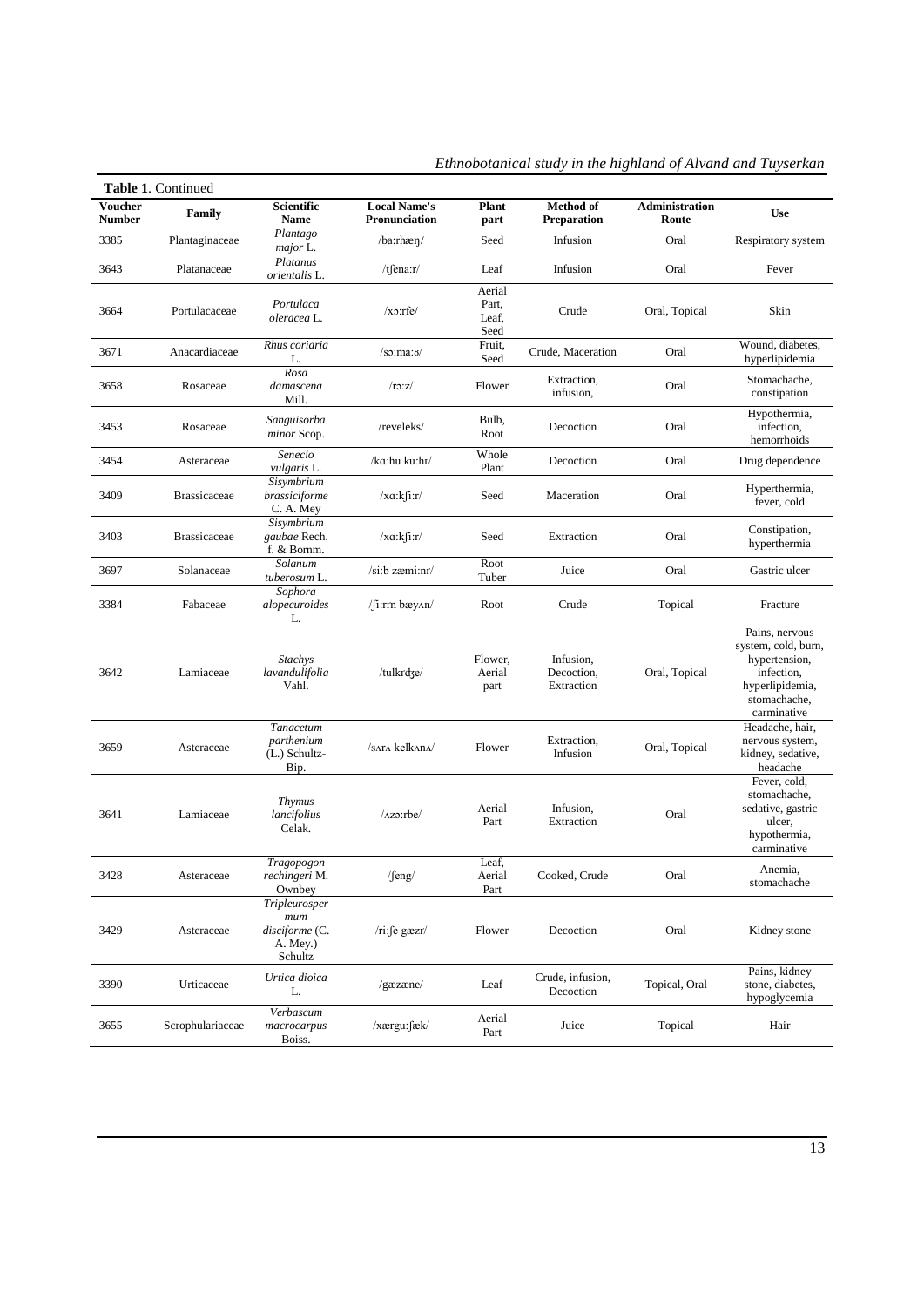

**Figure 3**. Percentage of species and citation in each use category

IAR was calculated in order to assess reliability and consistency of medicinal plant uses. Culturally important plants were those that were used by a large number of healers for the same category of indigenous use, while plants that were cited as useful by only one or two informants were considered to be of low cultural importance [23].The highest value of IAR was related to the use category of pregnancy/ birth/ puerperium disorders. In five use categories (inflammation, mental disorders, defined symptoms, nutritional disorders and sensory system disorders) the number of plants and the number of citations for each species, in each use category were the same, which resulted to the value zero for IAR. That means there was no agreement between informants on the use of species. A similar observation was reported in an ethnobotanical study of Hani ethnicity located in Yunnan, China [13]. Interestingly, the number of species and the number of citations was the highest in digestive system category, but it did not show the highest value in the IAR ranking (table 2).

Quantitative data collection from ethnobotanical studies is turning to be essential for further information evaluation and for carrying out more comparisons between ethnobotany works that use the same methodology.

The highest number of informants was ten which belonged to *Thymus lancifolius Celak.* (figure 4). It means the plant was the most known plant in this province. *Stachys lavandulifolia* Vahl. showed the maximum number of use-reports (figure 5).

Ethnobotanical indices of RFC and CI also showed the highest number in *Thymus lancifolius*  Celak*.* and *Stachys lavandulifolia* Vahl*.,* respectively (table 3).

**Table 2**. Informant agreement factor for different use categories

| $\alpha$ . $\beta$ . $\alpha$               |     |    |            |
|---------------------------------------------|-----|----|------------|
| <b>Use Category</b>                         | nur | nt | <b>IAR</b> |
| Digestive System Disorders                  | 61  | 32 | 0.4833     |
| Infections/Infestations                     | 31  | 22 | 0.3        |
| <b>Respiratory System Disorders</b>         | 25  | 20 | 0.2083     |
| Metabolic System Disorders                  | 20  | 14 | 0.3158     |
| Pain                                        | 19  | 14 | 0.2778     |
| Genitourinary System Disorders              | 18  | 12 | 0.3529     |
| Muscular-Skeletal System Disorders          | 16  | 8  | 0.5333     |
| <b>Endocrine System Disorders</b>           | 16  | 10 | 0.4        |
| <b>Circulatory System Disorders</b>         | 13  | 12 | 0.0833     |
| Skin/Subcutaneous Cellular Tissue Disorders | 9   | 8  | 0.125      |
| Injuries                                    | 6   | 5  | 0.2        |
| Inflammation                                | 6   | 6  | 0          |
| <b>Blood System Disorders</b>               | 6   | 4  | 0.4        |
| Poisoning                                   | 4   | 3  | 0.3333     |
| <b>Mental Disorders</b>                     | 4   | 4  | $\theta$   |
| Nervous System Disorders                    | 3   | 2  | 0.5        |
| Pregnancy/Birth/Puerperium Disorders        | 2   |    |            |
| <b>Sensory System Disorders</b>             |     |    | 0          |
| <b>Nutritional Disorders</b>                |     |    | $\Omega$   |
| Defined Symptoms                            |     |    | 0          |

 $n_t$  = number of taxa,  $n_{\text{ur}}$  = number of citation in each use category; IAR= informant agreement ratio



**Figure 4**. Species with the highest number of informants

RFC directly depends on the number of informants mentioning the use of the plant. The CI index measure is independent to the number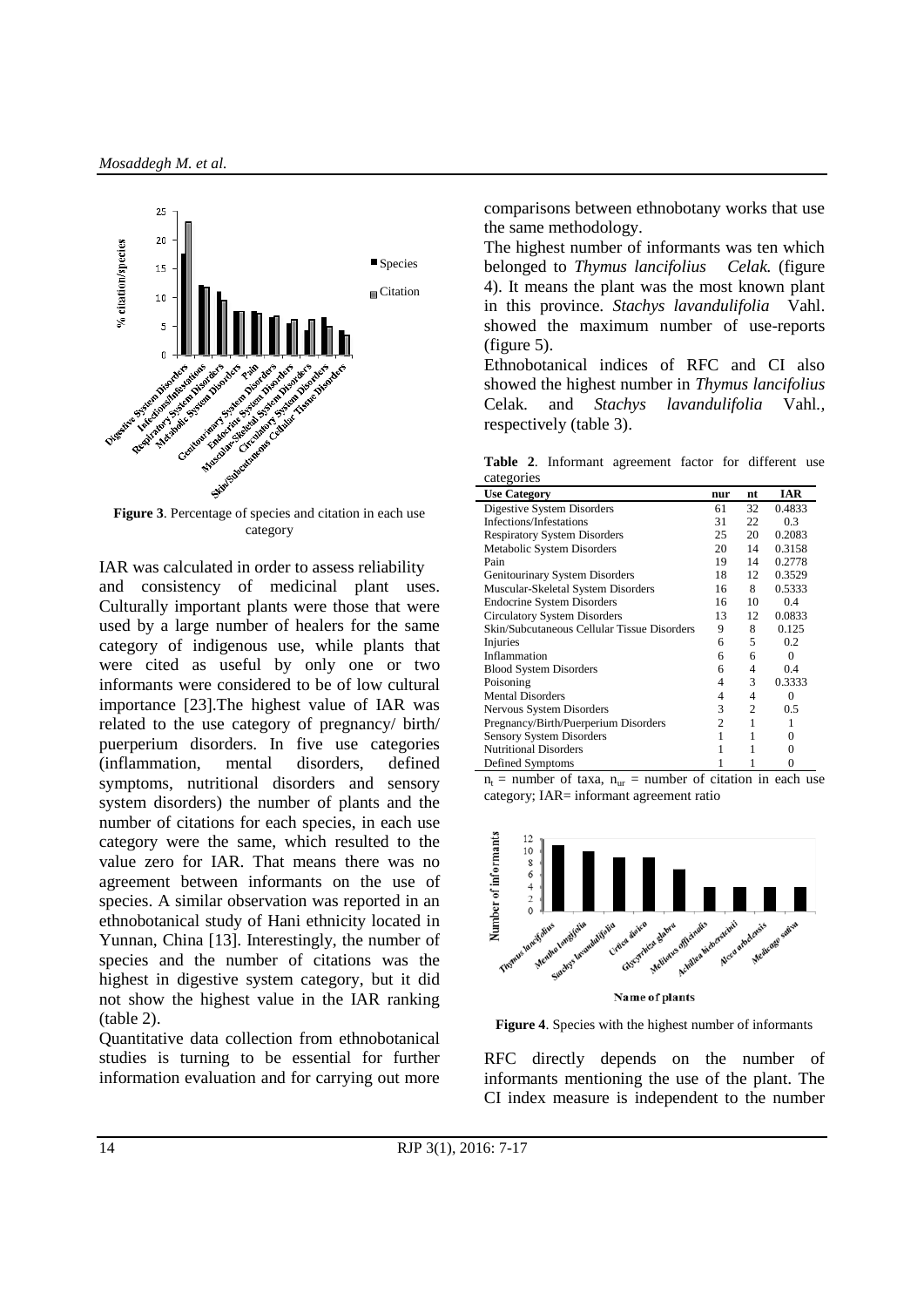of informants and considers diversity of use. Culturally important plants are those that are used



**Figure 5**. Species with the highest number of use reports

**Table 3**. The highest value of RFC and CI in plants

| NO. | <b>Scientific Name</b>            | CI    | <b>RFC</b> |
|-----|-----------------------------------|-------|------------|
| 1   | Stachys lavandulifolia Vahl.      | 0.358 | 0.17       |
| 2   | Thymus lancifolius Celak.         | 0.321 | 0.208      |
| 3   | Mentha longifolia (L.) Hudson     | 0.283 | 0.189      |
| 4   | Urtica dioica L.                  | 0.264 | 0.17       |
| 5   | Glycyrrhiza glabra L.             | 0.226 | 0.132      |
| 6   | Achillea hiebersteinii Afan       | 0.132 | 0.075      |
| 7   | Melilotus officinalis (L.) Desr.  | 0.132 | 0.075      |
| 8   | Alcea arbelensis Boiss. & Hausskn | 0.113 | 0.075      |
| 9   | Ceratocephalus falcata (L.) Pers  | 0.094 | 0.075      |
| 10  | Medicago sativa L.                | 0.094 | 0.075      |

by a large number of people for the same category of use [24].In this paper we focused mainly on species by medicinal uses, but some species had other interests; mostly as food. From the 50 species reported in this paper, thirty- eight plants had both medicinal and non-medicinal uses. Most of the edible plants were used as food additives. Five species including *Medicago sativa*  L*., Chenopodium album* L*., Mentha spicata* L.,

*Mentha longifolia* L., *Tragopogon rechingeri* M. Ownbey, were used as raw vegetables.

Two species including *Rumex acetosa* L*.* and *Heracleum persicum* Desf. ex Fischer were recorded only as edible plants. *Sophora alopecuroides* L. was used as insecticide and fungicide. *Elaeagnus angustifolia* L. and *Ononis spinosa* L. were used for producing colors and *Alcea tarica* Pakravan. & Ghahremani was used as detergent.

30 plants from 50 species such as *Achillea biebersteinii* Afan, *Senecio vulgaris* L.، *Thymus lancifolius* Celak. were used for feeding animals in this region. This might be a big threat for these plants. Special attention should be given to protect these species of the region.

Recognition of plants in each province helps in better identification of restorable natural resources and characteristics of the medicinal plants and their applications. Hamedan province has good ethnobotanical potential for medicinal plants. It is a suitable place for further ethnobotanical and ethnopharmacological studies. We are aware that this study was not exhaustive. More similar studies are necessary to gather ethnobotanical knowledge, including all kinds of usefull plants, in the various regions of Hamedan province.

#### **Acknowledgements**

This research was supported by grants 140 and 148 from Traditional Medicine and Materia Medica Research Center, Shahid Beheshti University of Medical Sciences, Tehran, Iran. We are grateful to all of the kind people of Hamedan and Tuyserkan who assisted us during the process of the study. The authors also wish to thank Mr. Hasan Moumivand and Mr. Hojat Ghahremaninejad for their assistance in collecting the plants.

### **Declaration of interest**

The authors declare that there is no conflict of interest. The authors alone are responsible for the content of the paper.

### **References**

- [1] Teklehaymanot T, Giday M. Ethnobotanical study of medicinal plants used by people in Zegie peninsula, northwestern Ethiopia. *J Ethnobiol Ethnomed*. 2007; 3: 12.
- [2] Motlhanka DM. Ethnobotanical survey of medicinal plants of Tswapong north, in eastern Botswana: a case of plants from Mosweu and Seolwane villages. *European J*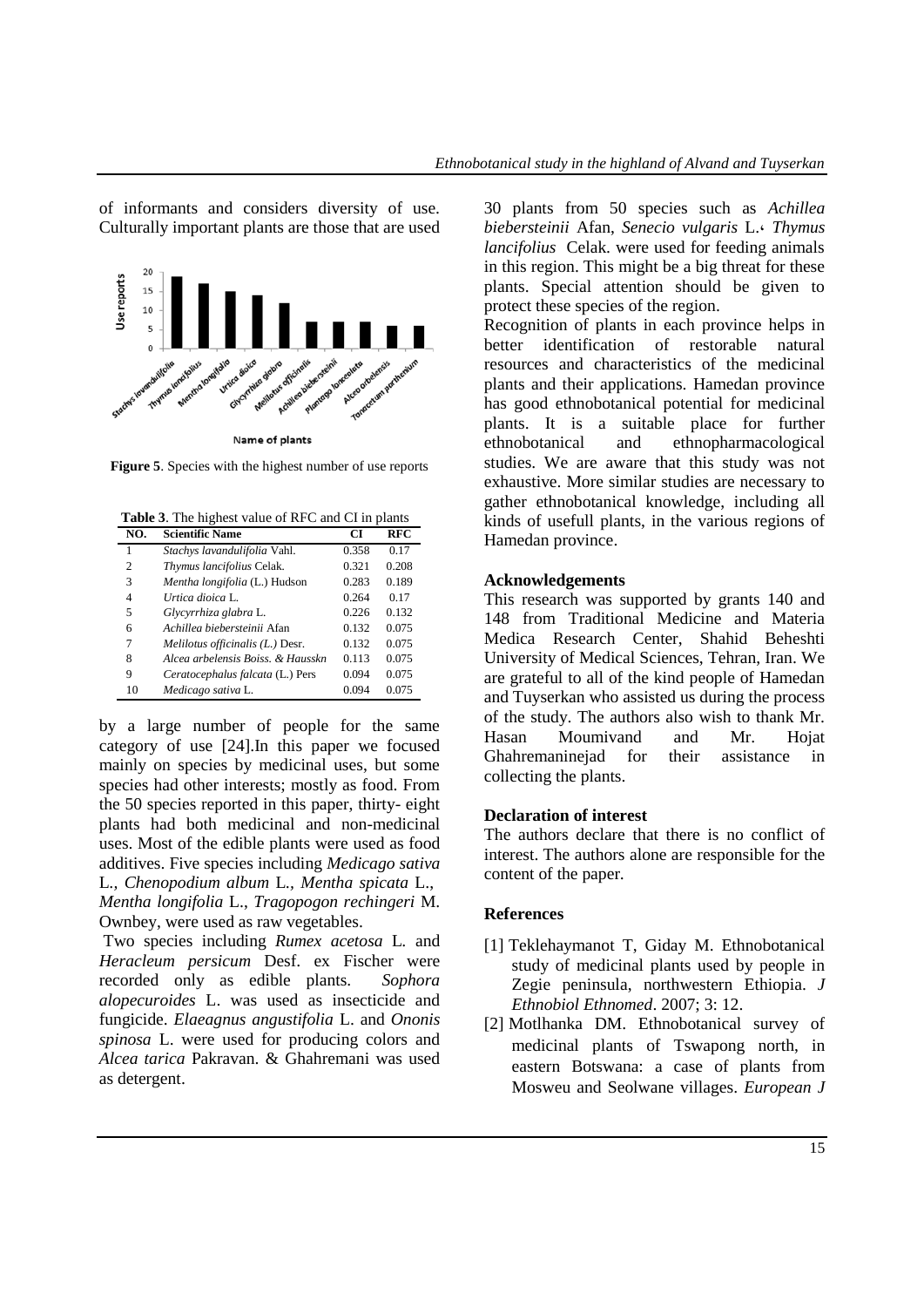*Med Plant.* 2013; 3(1): 10-24.

- [3] Nadembega P, Boussimb JI, Nikiemac JB, Polia F, Antognonia F. Medicinal plants in Baskoure, Kourittenga province, Burkina Faso: An ethnobotanical study. *J Ethnopharmacol*. 2011; 133(2): 378-395.
- [4] Mirdeilami SZ, Barani H, Mazandarani M, Heshmati GA. Ethnopharmacological survey of medicinal plants in Maraveh Tappe region, north of Iran. *Iran J Plant Physiol.* 2011; 2(1): 325-336.
- [5] Ahvazi M, Khalighi-Sigaroodi F, Charkhchiyan MM, Mojab F, Mozaffarian V, Zakerif H. Introduction of medicinal plants species with the most traditional usage in Alamut region. *Iran J Pharm Res*. 2012; 11(1): 185-194.
- [6] Behzad S, Pirani A, Mosaddegh M. Cytotoxic activity of some medicinal plants from Hamedan district of Iran. *Iran J Pharm Res.* 2014; 13(supplement): 199-205.
- [7] Shokri M, Safaian N. The study of medicinal plants in Mazandaran (northern Iran). *Acta Hortic.* 1993; 33: 165-174.
- [8] Miraldi E, Ferri S, Mostaghimi V. Botanical drugs and preparations in the traditional medicine of west Azarbaijan (Iran). *J Ethnopharmacol*. 2001; 75(2-3): 77-87.
- [9] Naghibi F, Mosaddegh M, Mohammadi Motamed S. Labiatae family in folk medicine in Iran: from ethnobotany to pharmacology. *Iran J Pharm Res*. 2005; 4(2): 63-79.
- [10] Reyahi-Khoram M, Karami-Nour M. A case study on environmental evaluation and planning for range and forest management by means of geographic information system (GIS). *J Agric Sci Technol.* 2010; 4 (6): 57- 62.
- [11] Kalvandi R, Safikhani K, Najafi Gh, Babakhanlo P. Identification of medicinal plants of Hamedan province. *Iran J Med Aroma Plant.* 2007; 23(3): 350-373.
- [12] Naghibi F, Esmaeili S, Malekmohammadi M, Hassanpour A, Mosaddegh M. Ethnobotanical survey of medicinal plants used traditionally in two villages of Hamedan

city. *Res J Pharmacogn*. 2014; 1(3): 7-14.

- [13] Ghorbani A, Langenberger G, Feng L, Sauerborn J. Ethnobotanical study of medicinal plants utilized by Hani ethnicity in Naban River Watershed National Nature Reserve, Yunnan, China. *J Ethnopharmacol*. 2011; 134(3): 651-667.
- [14] Cook FEM. *Economic botany data collection standard*. Richmond: Royal Botanic Gardens, Kew, 1995.
- [15] Mosaddegh M, Naghibi F, Moazzeni H, Pirani A, Esmaeili S. Ethnobotanical survey of herbal remedies traditionally used in Kohghiluyeh va Boyer Ahmad province of Iran. *J Ethnopharmacol.* 2012; 141(1): 80-95.
- [16] Tardio J, Pardo-de Santayana M. Cultural importance indices: a comparative analysis based on the useful wild plants of southern Cantabria (northern Spain). *Economic Botany*. 2008; 62(1): 24-39.
- [17] Trotter RT, Logan MH. *Informant consensus: a new approach for identifying potentially effective medicinal plants*. In: Etkin, N.L. (Ed.), *Plants in indigenous medicine and diet*. New York: Redgrave Publishing Company, 1986.
- [18] Collins S, Martins X, Mitchell A, Teshome A, Arnason JT. Quantitative ethnobotany of two East Timorese culture. *Economic Botany*. 2006; 60(4): 347-361.
- [19] Safa O, Soltanipoor MA, Rastegar S, Kazemi M, Nourbakhsh Dehkordi Kh, Ghannadi A. An ethnobotanical survey on Hormozgan province, Iran. *Avicenna J Phytomed*. 2013; 3(1): 64-81.
- [20] Rajaei P, Mohamadi N. Hezar Mountain allocated in south east of Iran. *Iran J Pharm Res***.** 2012; 11(4): 1153-1167.
- [21] Sharififar F, Moharam-Khani MR, Moattar F, Babakhanloo P, Khodami M. Ethnobotanical study of medicinal plants of Joopar Mountains of Kerman province, Iran. *J Kerman Univ Med Sci*. 2014; 21(1): 37-51.
- [22] Ghorbani A. Studies on pharmaceutical